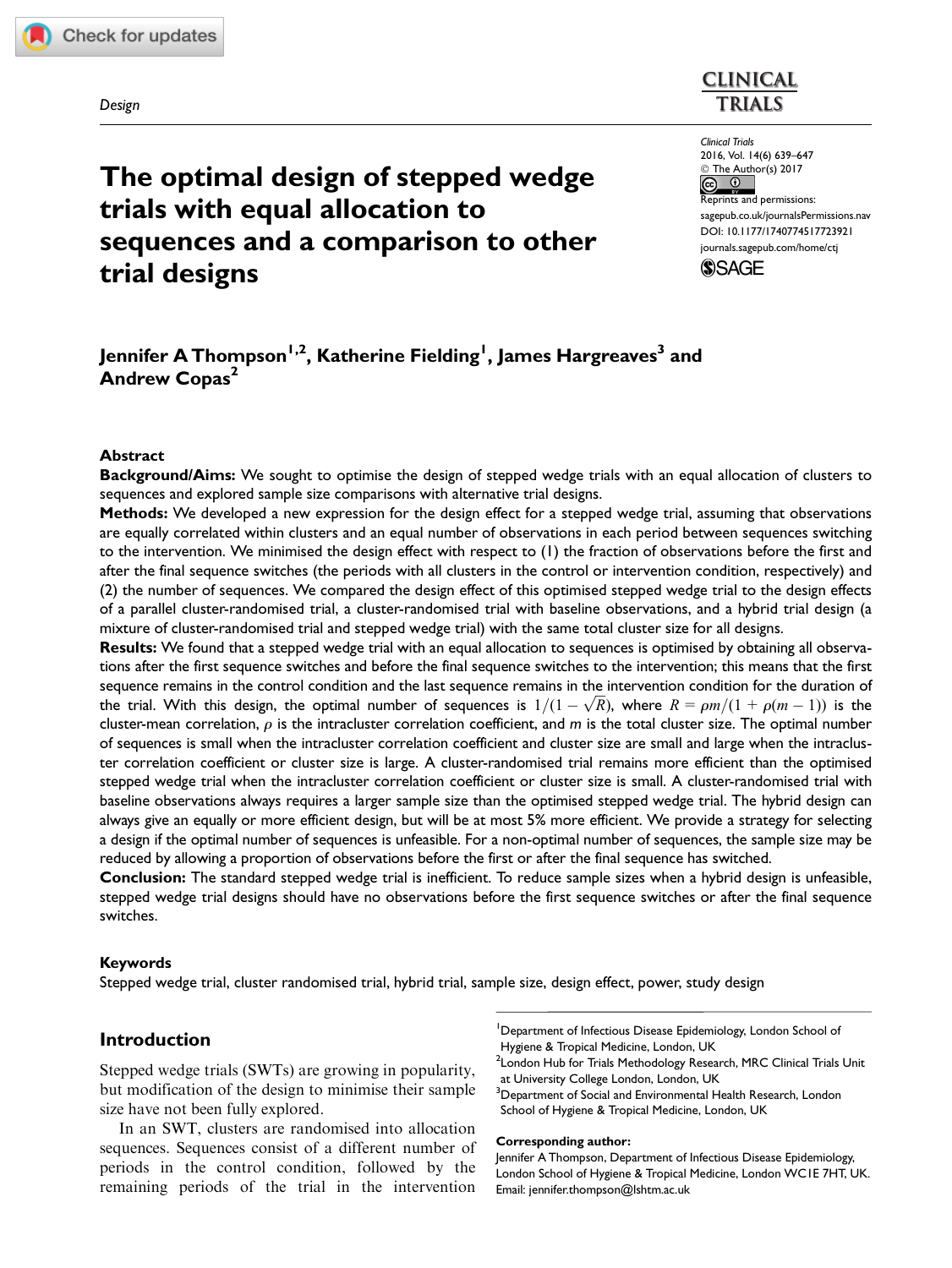

Figure 1. Diagrammatic illustrations of trial designs. Each has the same number of clusters and the same total cluster size. (a)–(d) Stepped wedge cluster-randomised trials (SWTs) with four sequences varying the amount of data before and after rollout. (a) Standard design: the same number of observations before and after rollout and between sequences switching, (b) number of observations before and after rollout is half the number between sequences switching, (c) optimised design: no observations before or after rollout, (d) no observations before rollout, 50% after rollout. (e)–(g) Other designs: (e) parallel cluster-randomised trial: CRT, (f) parallel cluster-randomised trial with baseline observations, (g) hybrid design with 50% CRT, 50% SWT with four sequences and the number of observations before and after rollout equal to half the number between sequences switching.

condition. At the beginning of each period, one of the sequences switches to the intervention, as shown in Figure 1(a). This means that a design with  $k$  sequences has  $k - 1$  periods between the first sequence switching and the final sequence switching to the intervention condition. We will call this section of the trial 'rollout' because the intervention has been introduced to some but not all the clusters.

Before and after rollout, that is, before the first sequence switches to the intervention and after the final sequence switches to the intervention, there can be additional periods of data collection that may be longer or shorter than the periods during rollout (Figure 1(b) and (d)). In a standard SWT design (Figure 1(a)), these periods are the same length as the periods between rollout. Variations of the SWT design could include only the rollout period (Figure  $1(c)$ ), a period before rollout but not after or after rollout but not before.

There are many further possible variations but in this article, we only consider designs where the same number of observations is collected in each of the periods during rollout and that the same number of clusters is randomised to each sequence. This implies that the rollout will occur at an even pace, that is, equal numbers of clusters implement the intervention at each time, which we feel is a natural constraint when there are limited resources to conduct the implementation. We focus on data with equal correlation within each cluster.<sup>1</sup>

There are several approaches to sample size calculation for  $SWTs$ ;<sup>2–5</sup> the simplest is the design effect approach. Here, a sample size is calculated assuming individual randomisation and is then multiplied by a design effect to increase the sample size appropriately for a different design. Woertman et al. developed what they termed a design effect for an SWT, but this must be multiplied by the number of periods in the trial to give what we define here as the design effect.<sup>2,6</sup> While their design effect has been a useful contribution to the literature, it is difficult to untangle the effects of each design component on the sample size to examine how to improve the efficiency of SWTs.

One such component which cannot be examined by the design effect of Woertman et al. is the number of periods before and after rollout; changing the number of periods before rollout increases the total cluster size so it is difficult to examine the impact of this change holding the total cluster size constant.<sup>2</sup> Girling and Hemming found that having half a period before rollout and half a period after rollout produced greater efficiency than the standard design when the total cluster size was held constant.<sup>7</sup> but it is not known whether even fewer observations before and after rollout would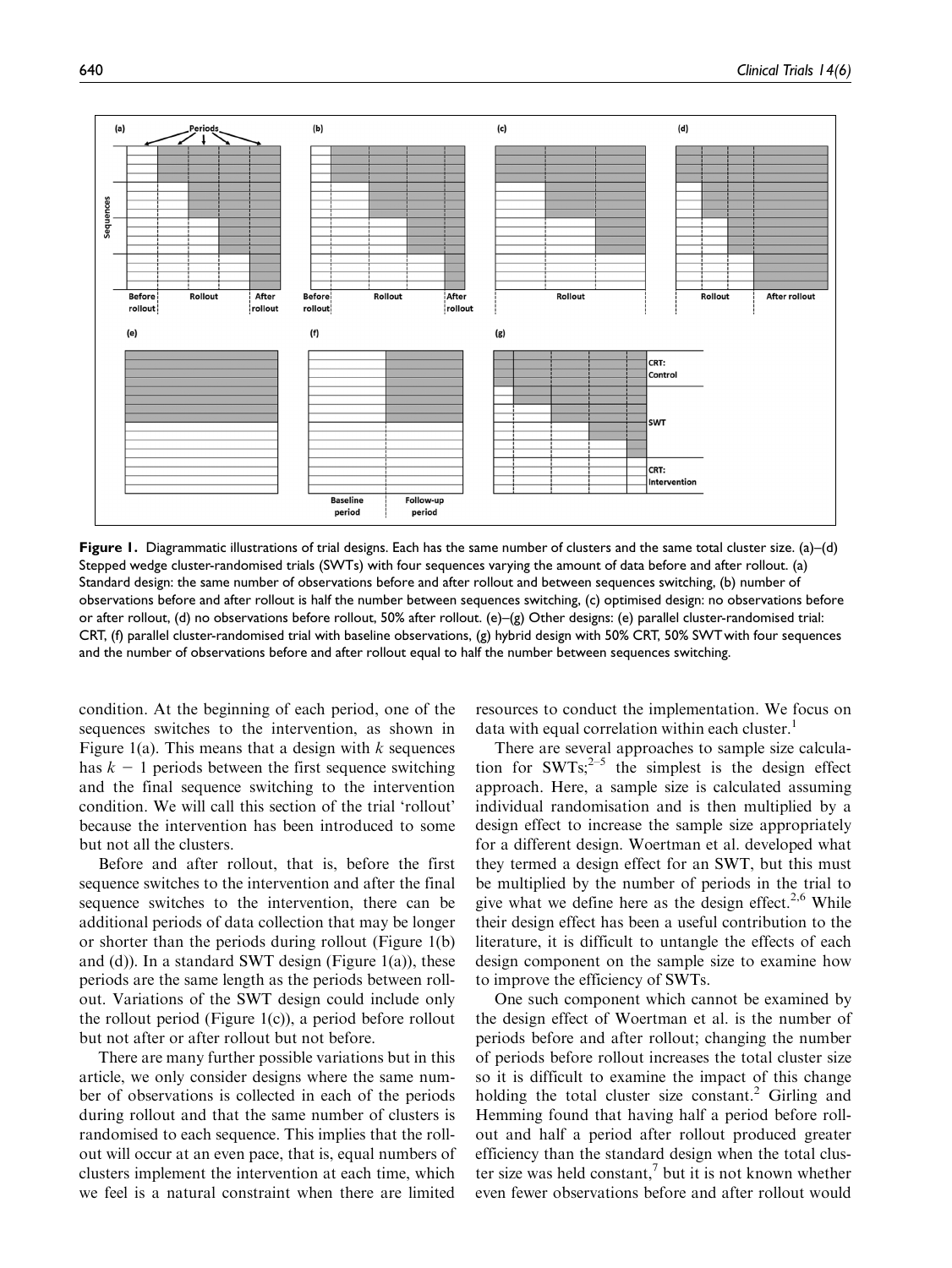be more efficient. In addition, although there is a consensus through empirical evidence that the power of a standard SWT increases with an increase in the number of sequences,  $2,3$  this has not been explored for variations of the SWT design.

Researchers often cite increased statistical power as a reason for choosing SWTs over other trial designs.<sup>8</sup> Designs where clusters act as their own control can be more powerful, $\frac{7}{1}$  but they also require assumptions about changes in the outcome over time. Comparisons have been made between SWTs and parallel clusterrandomised trials (CRTs; Figure 1(e)), CRTs with baseline observations where half of the total cluster size are baseline observations (Figure 1(f)), and more recently with the hybrid design described by Girling and Hemming.<sup>7</sup> The hybrid design includes sequences that are in the control or intervention conditions for the entire study and allows allocation to those two sequences to differ from allocation to the remaining sequences which form an SWT design, as shown in Figure 1(g). Standard SWT designs have been found to be more efficient than CRTs when the intracluster correlation coefficient (ICC) is high and when the total cluster sizes are large, and a standard SWT with four or more sequences always has more power than a CRT with baseline observations.<sup>6,9–11</sup> The hybrid design appears to have the highest power as it is most flexible, $\frac{7}{2}$ but the degree of efficiency gain from allowing unequal allocation has not been established.

In this article, we give a new design effect expression for an SWT that allows the number of observations before and after rollout to vary without increasing the total cluster size but maintains the requirement common to the standard SWT of equal-sized periods between sequences switching to the intervention and the same number of clusters randomised to each sequence. This allowed us to identify the optimal number of sequences and the optimal number of observations before and after rollout to minimise the required number of clusters for a given power, ICC, and total cluster size. We compare the efficiency of our optimised SWT designs to several other common trial designs for a given power, ICC, and total cluster size, and we provide guidance in choosing a trial design. An example is then used to demonstrate the difference in sample size between possible designs.

#### Methods

#### SWT

Woertman et al. developed a design effect for an SWT under the assumptions of the Hussey and Hughes analysis model.<sup>2,3,6</sup> We rewrite this design effect based on similar methodology to that used by Woertman et  $al^2$ . In our new design effect, the number of observations before and after rollout is specified as proportions of the total cluster size. For example, one could have half of all observations after rollout and none before rollout, as shown in Figure 1(d).

For simplicity, we assumed that the outcome is normally distributed, clusters are of equal size, and observations are equally correlated within clusters regardless of time or whether from the control or intervention condition. We assume that the intervention effect is constant over time, is fully realised by the first observation after the intervention is implemented, and is common across all clusters. We also require that secular trends are common to all clusters, the same number of clusters is randomised to each sequence, and that there is the same number of observations in all periods between sequences switching to the intervention.

This new design effect will be used to find the combination of number of sequences and proportion of observations before and after rollout that minimise the sample size (number of clusters) for a given power, total cluster size, and ICC. This SWT, derived under the constraint of equal allocation to sequences, will be referred to as an 'optimised' SWT.

This optimised SWT will then be compared to other trial designs. We will consider a CRT, a CRT with baseline observations and the hybrid design. $\frac{7}{7}$  Throughout these comparisons, we fix the power, total cluster size, and ICC.

#### Parallel CRT

A CRT (Figure 1(e)) is an attractive design because the intervention effect is not confounded with time and so it does not require assumptions about secular trends. The published design effect for a CRT is as follows

$$
DE_{CRT} = 1 + (m-1)\rho \tag{1}
$$

where *m* is the total cluster size, and  $\rho$  is the ICC.<sup>12</sup>

#### Parallel CRT with baseline observations

A CRT with baseline observations (Figure 1(f)) is equivalent to an SWT with two sequences, some proportion of observations before rollout and no observations after rollout.<sup>13</sup> Making the same assumptions as the SWT, such a design can be analysed with the same model as an  $\text{SWT}^3$ , and so, the new design effect can also be applied. We used our design effect to find the optimum proportion of observations to have at baseline to minimise the sample size of this design before comparing the required sample size to the optimised SWT.

#### Hybrid design trial

Girling and Hemming described a trial design where some of the clusters were randomised to a parallel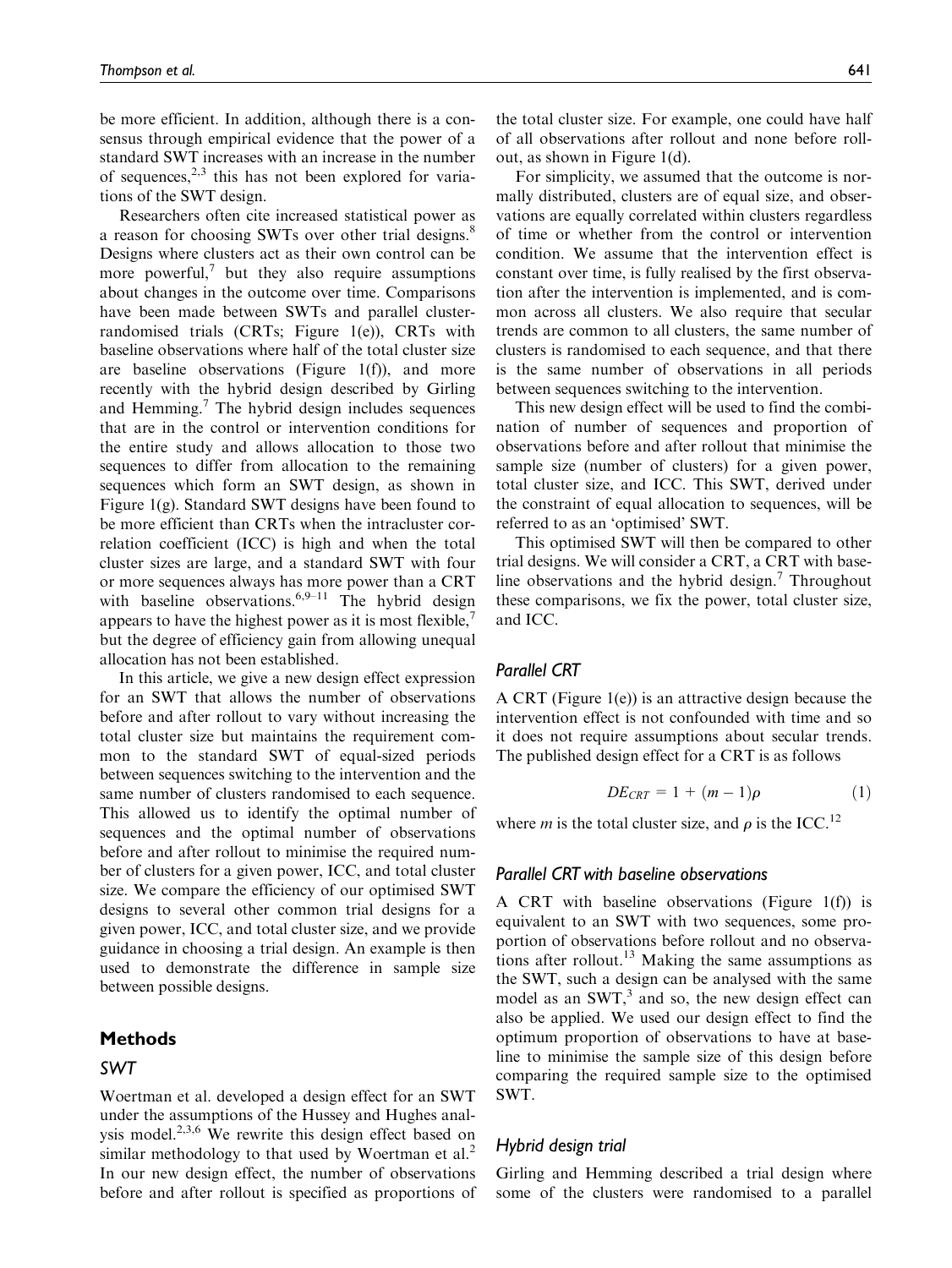CRT, while the remaining clusters were randomised to an SWT with half a period before rollout and half a period after rollout (Figure 1(g)).<sup>7</sup> This hybrid trial design makes the same assumptions as the SWT and can be analysed with the Hussey and Hughes analysis model.3 They found that the optimal proportion of clusters to randomise to the SWT was the cluster-mean correlation defined as follows<sup>7</sup>

$$
R = \frac{m\rho}{1 + (m-1)\rho}
$$

where  $0 \le R \le 1$  increases as the ICC or total cluster size increases. So, when the ICC or cluster size increases, the optimal proportion of clusters randomised to the SWT increases and the proportion randomised to the CRT reduces.

The hybrid design is flexible enough that it can simplify to a parallel CRT, it can simplify to a design similar to a standard SWT but with half a period before and half a period after rollout (Figure 1(b)), and it can simplify to a modified SWT design with no period before and after rollout, and the first and final periods are half the size of the other periods, similar to the design considered later in this article. The first two of these simplifications are straightforward to see; all clusters are randomised to the relevant part of the trial. The final simplification requires a proportion of  $2/(k)$ + 2) clusters to be randomised to the parallel CRT and the remaining clusters to be randomised to the SWT with *k* sequences. Following the recommendations of Girling and Hemming will lead to one of these designs if it is the most efficient option or it will lead to a hybrid design if that is most efficient.<sup>7</sup>

We compared our optimised SWT with  $k$  sequences to an optimal hybrid design to see whether the increased flexibility of the hybrid design gave a practically relevant decrease in sample size. The optimal hybrid had a proportion equal to the cluster-mean correlation of clusters randomised to the SWT, and the SWT within the hybrid had as many sequences as there were clusters.

#### Choosing an SWT design

Finally, we acknowledge that the optimised SWT may not always be a practical design and provide recommendations for how to design an efficient and practical trial. We provide an example to demonstrate the differences in sample size of different designs.

#### **Results**

#### The design effect for an SWT

We define k as the number of sequences,  $\beta$  as the proportion of the total cluster size that is before rollout, and  $\alpha$  the proportion of the total cluster size that is

after rollout. For example, in a standard SWT,  $\beta = \alpha = 1/(k + 1)$  (Figure 1(a)), alternatively one could have no observations before rollout, so  $\beta = 0$ , but a large period after rollout, say half of the total cluster size, so  $\alpha = 0.5$  (Figure 1(d)). The total cluster size remains the same regardless of  $\alpha$  and  $\beta$ , and the remaining observations are distributed equally between the periods within rollout.

In Appendix 1, we derive a design effect for an SWT with these characteristics

$$
DE_{SWT} = (1 + (m-1)\rho) \frac{3k(k-1)}{2(k+1)}
$$
  

$$
\frac{(1-R)}{[1 - (\beta + \alpha)][k(1 - 0.5R[1 - (\beta + \alpha)]) - 1]}
$$
 (2)

The terms  $\alpha$  and  $\beta$  only affect the design effect through their sum  $\alpha + \beta$  and so it is the combined proportion of observations outside rollout that affects the power, rather than the individual quantities.  $\alpha$  and  $\beta$ are also exchangeable in this equation; this means that observations before and after rollout have the same impact on power. This is due to the assumption of observations being equally correlated within each cluster.

# Minimising the sample size of an SWT

In Appendix 2, we show that the optimised SWT has no observations outside rollout ( $\alpha + \beta = 0$ ; Figure 1(c)) with the number of sequences depending on the ICC and total cluster size, as shown in equation (3)

Optimal number of sequences = 
$$
\frac{1}{1 - \sqrt{R}}
$$
 (3)

Equation (3) will give a non-integer number; to find the exact optimal number of sequences, calculate the design effect (equation (2)) for the integers either side of the result given by equation (3), but a rule of thumb is to round the result to the nearest integer.

The optimal number of sequences increases as the cluster-mean correlation increases (i.e. the ICC or total cluster size increase), but for low cluster-mean correlation (low ICC or small total cluster size), a small number of sequences is optimal. For example, with 100 observations per cluster and an ICC = 0.01  $(R = 0.50)$ , it is optimal to have 3 sequences, but with an ICC = 0.1 ( $R = 0.92$ ), it is optimal to have 24 sequences. Figure 2 shows the optimal number of sequences for different cluster-mean correlations.

# Minimising the sample size of a CRT with baseline observations

The design effect (equation (2)) can also give the optimal proportion of baseline observations for a CRT. In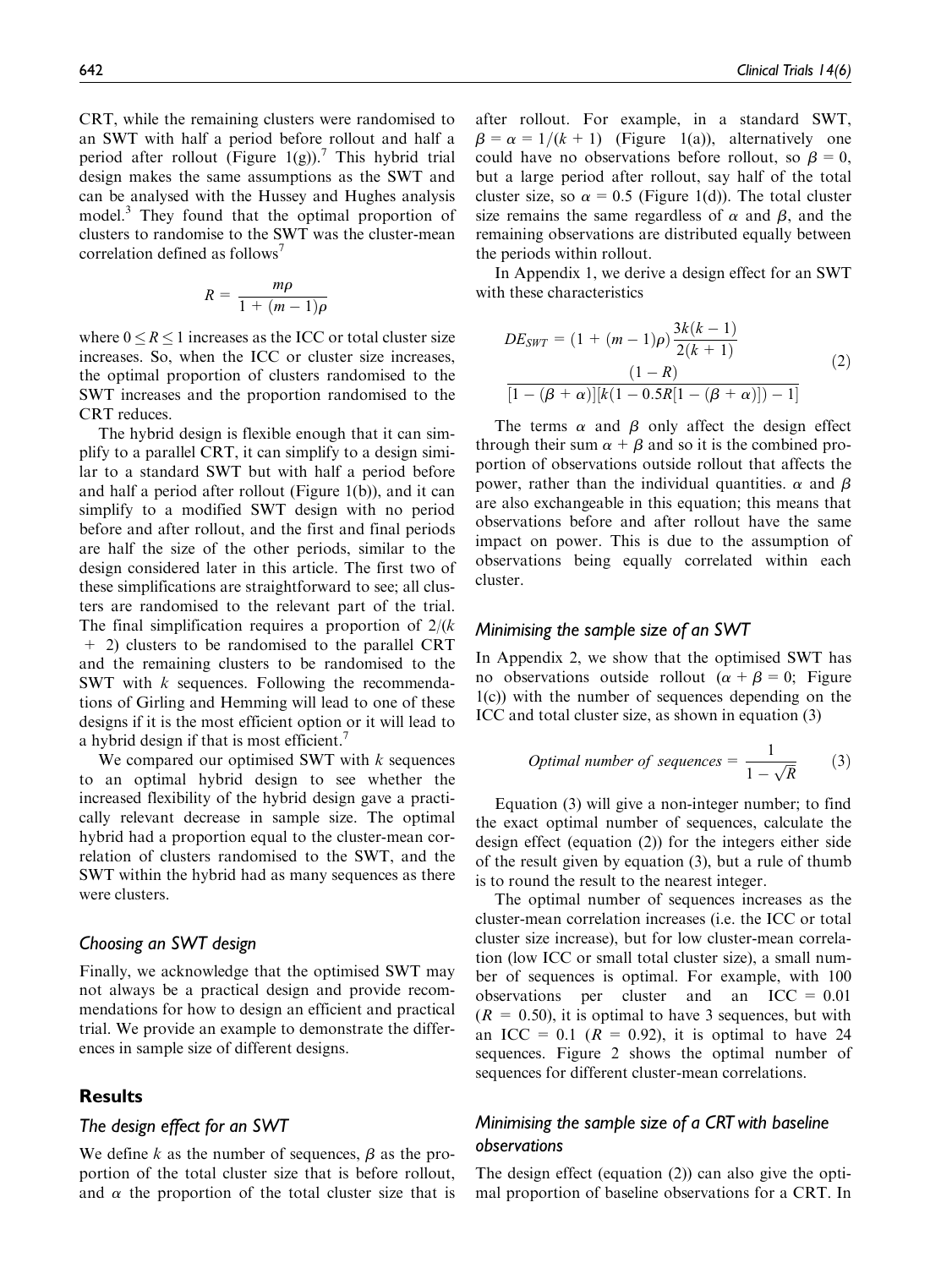

Figure 2. Optimal number of sequences by the cluster-mean correlation. The number of sequences tends to infinity as the cluster-mean correlation tends to 1.

Appendix 4, we show that the proportion of observations at baseline that minimises the sample size of a CRT with baseline observations is as follows

$$
\beta = \begin{cases} 1 - \frac{1}{2R} & \text{if } R \ge \frac{1}{2} \\ 0 & \text{otherwise} \end{cases}
$$
 (4)

For low values of the cluster-mean correlation, it is optimal to have no baseline observations, and for higher values, the optimal proportion of baseline measurements increases to a ceiling of 50% of observations.

## Comparison of an optimised SWT to a CRT

In Appendix 3, we show that when the optimal number of sequences from equation (3) is  $\langle 2.5, \text{ this means that} \rangle$ a CRT would require a smaller sample size than any SWT with no observations outside rollout. As a rule of thumb, a CRT will require a smaller sample size when

$$
\rho < \frac{1}{\frac{9}{16}m + 1}
$$

For example, with 100 observations per cluster, a CRT will require fewer clusters than an SWT with no observations outside rollout if  $\text{ICC} < 0.005$ .

Alternatively, a CRT can be compared to a specific SWT with k sequences and no observations outside rollout. The CRT will require a smaller sample size when

$$
\rho < \frac{1}{\frac{(k+1)}{(k-1)}m+1}
$$



Figure 3. Graph of the sample size of the SWT with no observations outside rollout, relative to the optimised hybrid against the cluster-mean correlation. Darkest and dotted line = 2 sequences, lightest and solid line = 20 sequences. The optimal SWT is the lowest line at any given cluster-mean correlation.

In Appendix 5, we show that a CRT with baseline observations will always require the same or a larger sample size than the optimised SWT.

#### Comparison to a hybrid design

Figure 3 shows the relative sample size of the SWT with no observations outside rollout and 3, 4, 5, or 20 sequences compared to the optimised hybrid design. The optimal SWT, with the optimal number of sequences, is the lowest line at any value of R. For example, at  $R = 0.2$ , two sequences are optimal, but at  $R = 0.7$ , five sequences are optimal. While the hybrid always has the smaller sample size of the two designs, the differences are small when compared to the optimal SWT, and the optimal SWT requires at most a 5% larger sample size than the hybrid design.

# Other pragmatic SWT designs: a non-optimal number of sequences and including observations outside rollout

It may not always be practical to use the optimal number of sequences calculated in equation (3) as this may be a large number. The primary constraint on the number of sequences is that it cannot exceed the number of clusters in the trial, and the number of periods in the trial cannot exceed the total cluster size. Furthermore, in many settings, the logistical effort to implement the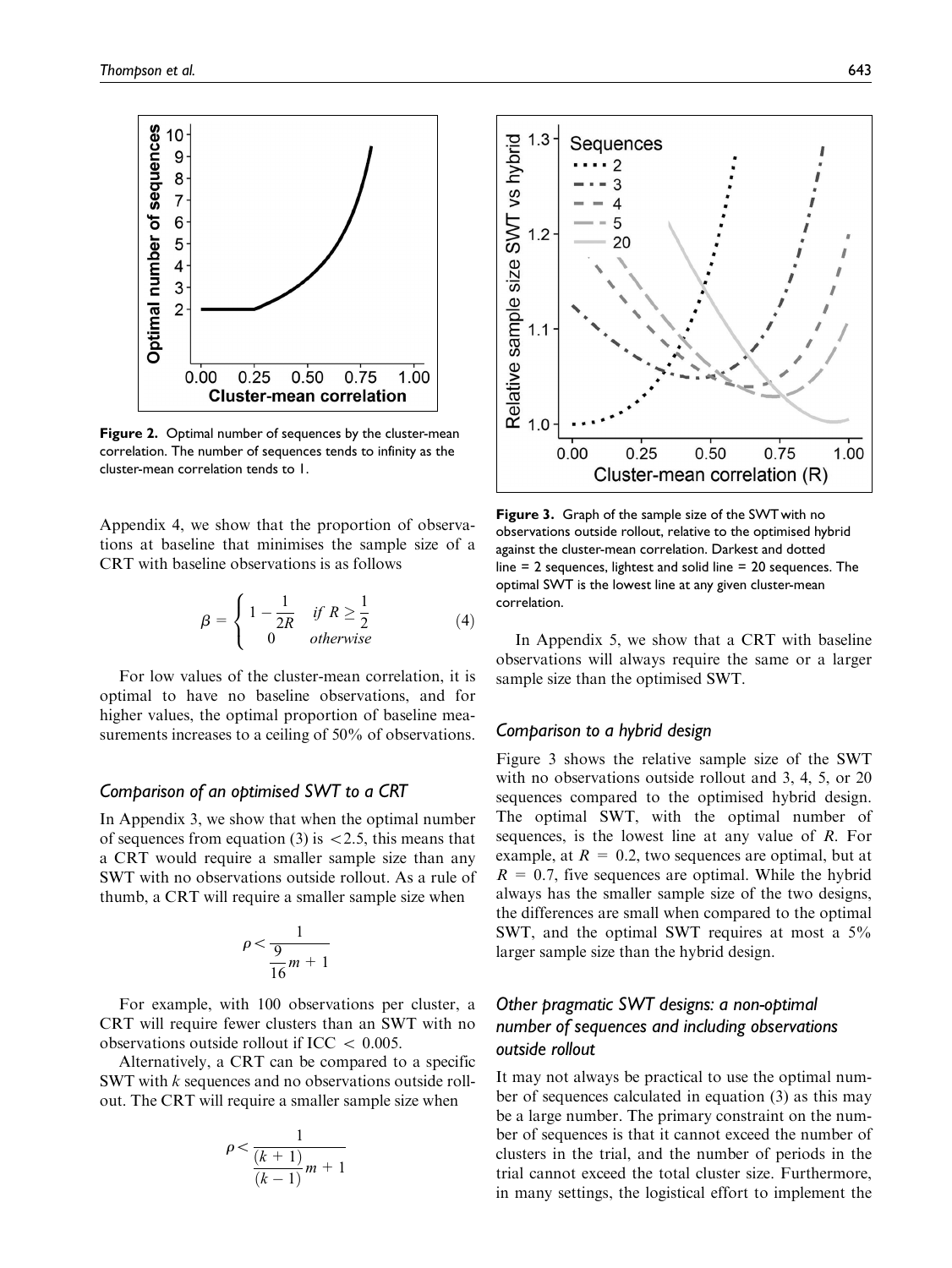intervention at many different time points would be too great.

In such cases, a smaller, feasible number of sequences could be selected and there may then be some gain from obtaining observations outside rollout. For a fixed number of sequences, the optimal proportion of observations outside rollout (see Appendix 2 for derivation) is a function of the number of sequences and the cluster-mean correlation, as shown in equation (5)

$$
\alpha + \beta = \begin{cases} 1 - \frac{(k-1)}{k} \frac{1}{R} & \text{if } R \ge \frac{(k-1)}{k} \\ 0 & \text{otherwise} \end{cases}
$$
 (5)

For low values of the cluster-mean correlation, that is, low ICC or small total cluster size, it is optimal to have no observations outside rollout, and for higher values, as the ICC or total cluster size increases, the optimal proportion outside rollout increases up to a proportion of 1/k.

This proportion varies between 0 (no observations outside rollout) and  $1/k$  (equivalent to the same number of observations outside rollout as in one period of the trial). This tells us that the standard SWT, with  $1/k$ observations before and 1/k observations after rollout, is inefficient.

For an SWT with the proportion of observations outside rollout selected from equation (5), increasing the number of sequences reduces the sample size of the design (see Appendix 7). However, there is little gain from increasing past five sequences, after which there is a maximum 4% further reduction in the sample size. This is only true while  $R \ge (k-1)/k$ , equivalent to  $k < 1/(1 - R)$ . When the number of sequences passes this threshold, the sample size is smallest with no observations outside rollout and increasing the number of sequences will only continue to reduce the sample size up to the optimal number of sequences from equation (3). Appendix 7 contains comparisons of an SWT with this proportion of the observations outside rollout to the other trial designs considered in this article.

#### Selecting an SWT design

One strategy for selecting an SWT design with an equal number of clusters in each sequence and an equal number of observations in each period is as follows:

- 1. Calculate the optimal number of sequences using equation (3).
- 2. If the number of sequences is feasible, then you have the optimal SWT design by selecting this number of sequences and collecting no observations outside of rollout.
- 3. If the number of sequences is unfeasibly high, select the number closest to this value that is feasible. Then, compare the cluster-mean correlation to the

chosen number of sequences using equation (5) to see whether there is any gain from including observations outside rollout.

Several iterations of designs may be needed to achieve an equal number of clusters in each sequence, varying the numbers of clusters or sequences, so the former is a multiple of the latter. Iterations may also be required to achieve an equal number of observations in each period, varying the total cluster size and number of periods, so the former is a multiple of the latter. Alternatively, the Stata command by Hemming et al. can be used to calculate the power of an unbalanced design.4 Once the most appropriate SWT design has been identified, the sample size can be compared with other potential designs such as the CRT and hybrid design if these are feasible.

#### Example

Consider a CRT designed to yield 80% power to detect a mean difference of 0.1 in a continuous outcome with a total variance of 1, using a two-sided test at the 5% significance level. The ICC is 0.04, and the total number of observations per cluster is 84. Table 1 shows the number of clusters required to achieve 80% power by several designs. For each design, we give the number of clusters given by the relevant design effect and the number of clusters and power after allowing for an equal number of clusters allocated to each sequence. For the power of some designs, we also made small changes to the total cluster size so that there are an equal number of observations in each period of the trial.

The optimised SWT has eight sequences (and no observations outside rollout). After adjusting the number of clusters to get the same number in each sequence, this design required 88 clusters. Increasing the number of sequences to 88 (one cluster randomised to each sequence) resulted in the design effect giving a larger required number of clusters; this design is an impractical design only given to show that the required number of clusters does not decrease with more sequences. Other SWT designs required between 96 and 99 clusters to achieve 80% power.

A CRT requires almost twice as many clusters as the optimised SWT (162 clusters), and a CRT with baseline observations requires 112 clusters. As expected, the optimised hybrid design, with 78% of clusters randomised to an SWT with 17 sequences, required slightly fewer clusters than the optimised SWT.

## **Discussion**

We have shown that the sample size of an SWT under equal allocation to sequences can be minimised by collecting all observations within rollout. Unlike the standard SWT, in this optimised SWT, the optimal number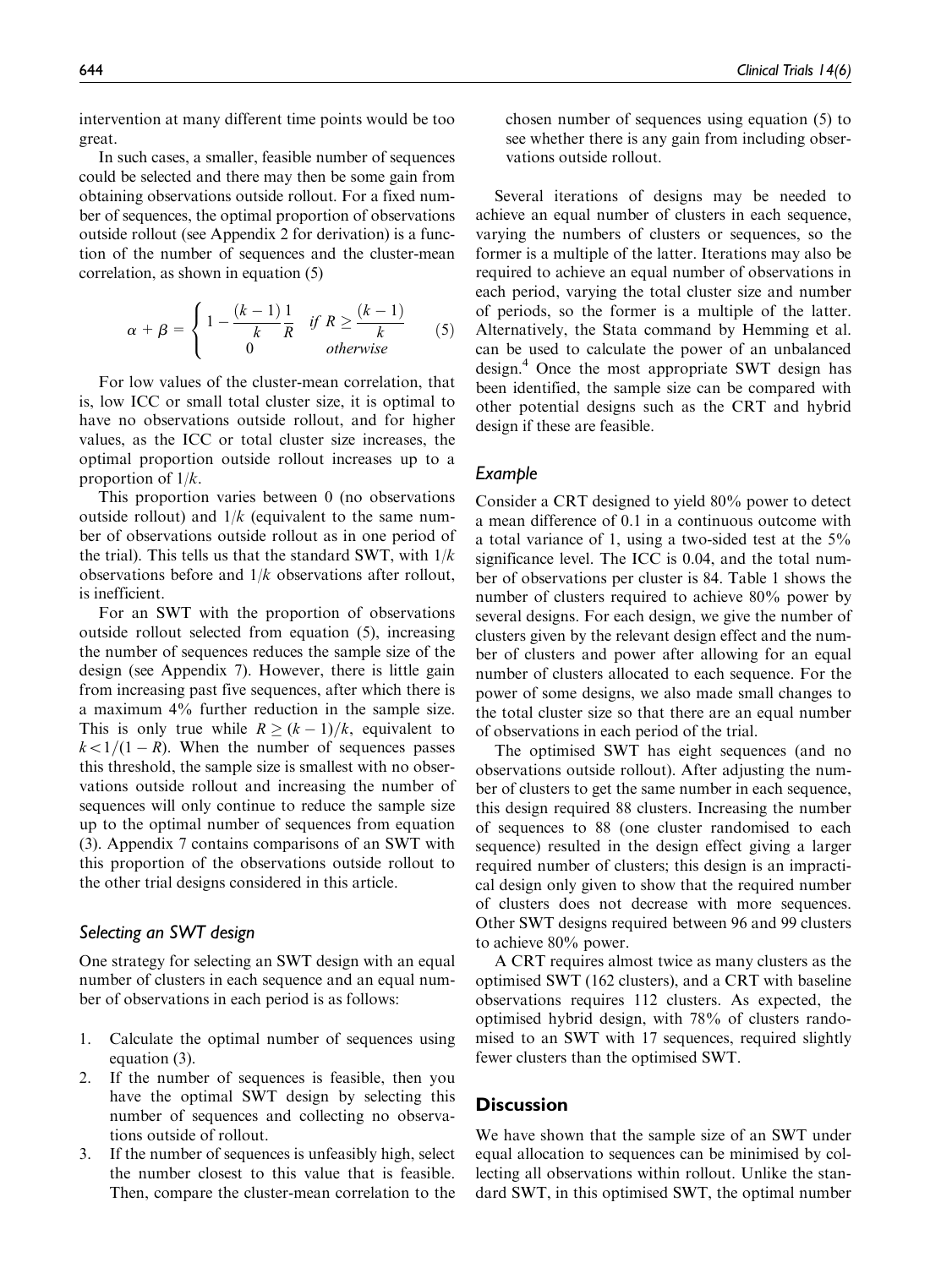| Design                                          | Calculated<br>number of clusters | Final design                         |                                    |           |
|-------------------------------------------------|----------------------------------|--------------------------------------|------------------------------------|-----------|
|                                                 |                                  | Number of clusters<br>after rounding | Total cluster<br>size <sup>a</sup> | Power (%) |
| <b>Optimised SWT</b>                            |                                  |                                      |                                    |           |
| 8 sequences, no observations outside rollout    | 86.1                             | 88                                   | 84                                 | 81        |
| Other SWT designs                               |                                  |                                      |                                    |           |
| 88 sequences, no observations outside rollout   | 87.7                             | 88                                   | 87                                 | 81        |
| 8 sequences, 22% outside rollout (standard SWT) | 94.0                             | 96                                   | 81                                 | 80        |
| 3 sequences, no observations outside rollout    | 96.9                             | 99                                   | 84                                 | 81        |
| 3 sequences, optimal outside rollout (14%)      | 94.2                             | 96                                   | 84                                 | 81        |
| Other designs                                   |                                  |                                      |                                    |           |
| <b>CRT</b>                                      | 161.5                            | 162                                  | 84                                 | 80        |
| CRT with optimal proportion of                  | 111.6                            | 112                                  | 84                                 | 80        |
| observations at baseline (36%)                  |                                  |                                      |                                    |           |
| Hybrid: 78% 17-sequence SWTs (optimalb)         | 84.8                             | 86: 68 SWTs, 18 CRTs                 | 85                                 | 81        |

Table 1. Illustrative example of the number of clusters required by different designs to achieve 80% power to detect a difference of 0.1 with standard deviation of 1.

CRT: parallel cluster-randomised trial; SWT: stepped wedge trial.

Total cluster size = 84, intracluster correlation coefficient (ICC) = 0.04, 5% significance level and 80% power.

Difference in calculated number of clusters and final number of clusters is due to rounding up and the requirement for an equal number of clusters per sequence.

<sup>a</sup>For power calculations, the total cluster size had to be varied for some of these designs to allow an equal number of observations in each period of the trial.

<sup>b</sup>The optimal number of sequences was 68, which gave a calculated number of clusters or 84.7. For 17 sequences, the calculated number is higher, but the final number of clusters required was the same as for 68 sequences and allowed a total cluster size similar to the other designs being considered.

of sequences depends on the cluster-mean correlation. We have also provided advice on when to consider other trial designs, acknowledging that a hybrid design will be always slightly more efficient.

Our finding that the most efficient SWT design is to have no observations outside rollout, at least if the resulting optimal number of sequences is also feasible, has not been suggested previously. This optimised SWT may, however, be unacceptable because not all the clusters will receive the intervention during the trial. Trialists may want to include some observations after rollout to avoid a 'disappointment effect' in the clusters that would not otherwise receive the intervention. Alternatively, the intervention could still be implemented after data collection has been completed.

We found that there were an optimal number of sequences for minimising the sample size of the SWT with no observations outside rollout. The number was large when the cluster-mean correlation was high (high ICC or large total cluster size) but small when the cluster-mean correlation was low (small ICC and small total cluster size). This contrasts with previous research for the standard SWT which showed that the sample size reduced as the number of sequences increased. $2,3$  It is, however, consistent with the consensus in the literature and finding of this study that a CRT requires a smaller sample size than an SWT when the ICC and total cluster size are low.7,10

We examined the optimal proportion of baseline observations in a CRT. We found that when the cluster-mean correlation is low, there is no benefit for the power of the study from including baseline observations. This is because when the ICC is high, the baseline observations will explain more of the variability in the follow-up measurements than when the ICC is low. Our results differed to much of the current literature that suggests that there is always a benefit to including baseline measurements.<sup>14,15</sup> In this literature, total cluster size was not held constant – instead, baseline observations were included as additional observations relative to a design with no baseline.

This article is the first to compare the sample size implications of increasing the proportion of observations outside rollout versus increasing the number of sequences. We have found that increasing the number of sequences can have a larger impact on the sample size than increasing the proportion of observations outside rollout. For example, there is a larger reduction in sample size (providing the ICC and total cluster size are large enough) going from a CRT to an SWT with three sequences and no observations outside rollout than adding baseline observations to a CRT.

We found that the optimal number of sequences quickly increased with the ICC and total cluster size to a number that may not be practical. In cases such as this where a non-optimal number of sequences is chosen, we found that observations outside rollout may compensate and provide a reduction in the sample size; however, it is never beneficial to the sample size to have more observations outside rollout than are collected in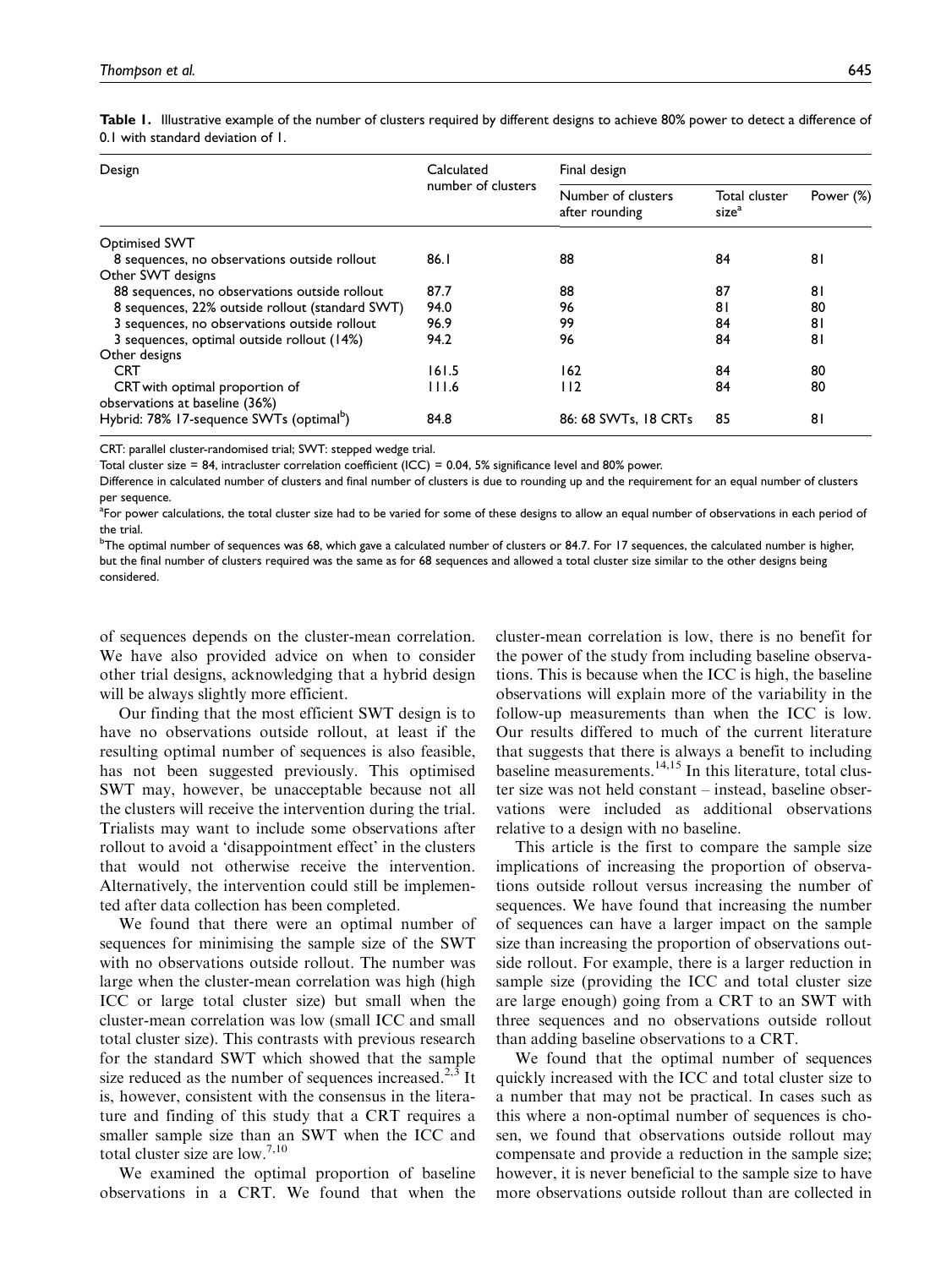one period of the trial, similar to the results from Girling and Hemming.

Some recently published SWTs included a large proportion of data outside of rollout, usually with the justification of investigating the longer-term effect of the intervention.<sup>1,16</sup> These designs will give a larger variance for the intervention effect than our optimised SWT design with the same number of observations would have done. Trialists should also be aware that with no control observations after rollout, it will be difficult to assess whether changes in the outcome are due to changes in the intervention effect or other reasons. Our design effect assumes that the intervention effect remains constant throughout the trial. If this is not expected to be the case, different methods of sample size calculation, such as simulations, $5$  and more complex analysis methods should be used.

We found that the hybrid design was more efficient than the optimised SWT, as expected, due to its additional flexibility to allow unequal allocation to sequences. However, the gain in efficiency from this flexibility was at most 5%. Therefore, where considerable additional resources would be required to implement the intervention in a larger number of clusters at the start of the trial than at subsequent switches, the hybrid design will be unattractive. This might be the case if, for example, there is only one team available to roll the intervention out. The optimised hybrid design does not, however, always allocate more clusters to implement the intervention immediately than to other sequences, so one approach to design is to first see whether the optimised hybrid is feasible, and if not, then consider the optimised SWT under equal allocation.

We have given comparisons to some alternative designs, but there are many designs that we have not included. We have not explored incomplete designs such as the dog-leg design or unbalanced SWTs.<sup>17,18</sup> We have compared trial designs fixing the total cluster size, but a further area of research could vary the total cluster size and fix the number of clusters or look to minimise a combination of the two. In some settings, there may be little or no cost associated with collecting observations before or after rollout, for example, with routinely collected data. If this is the case, it may be more informative to compare trial designs for a given cost rather than a fixed total cluster size.

As with all design effects, the assumptions made about the data must hold for the design effect to be valid, such as exchangeability within clusters and time trends that are common to all clusters. If these assumptions do not hold, using the design effect given here may result in an underpowered trial as the assumed analysis model would be inappropriate. These assumptions have sometimes been criticised as being unrealistic, and others have provided design effects where some assumptions have been relaxed.<sup>19–21</sup> Baio et al. found the assumption of normality affected sample size calculations for binary outcomes.<sup>5</sup>

Power is only one consideration of many when selecting a trial design. Caution should also be used in designing trials with very few clusters; among other issues, this may reduce generalisability and increase the possibility of chance imbalances.<sup>22</sup> The lower sample size requirements of SWT and hybrid designs compared to a CRT come at the cost of requiring assumptions about how the outcome is changing over time because the intervention effect is confounded with time. Care needs to be taken to ensure that these assumptions are appropriate and that the analysis takes this into account adequately.<sup>19</sup>

We have identified SWT designs that require fewer clusters than the standard SWT and facilitated comparisons of statistical power between competing trial designs. Following our guidance on selecting a design will result in more efficient trials.

#### Declaration of conflicting interests

The author(s) declared no potential conflicts of interest with respect to the research, authorship, and/or publication of this article.

#### Funding

This work was supported by the Medical Research Council Network of Hubs for Trials Methodology Research (MR/ L004933/1-P27) to J.A.T. and by the UK Medical Research Council (MC\_UU\_12023/29) to A.C. The funders had no involvement in the development of this article.

#### References

- 1. Copas AJ, Lewis JJ, Thompson JA, et al. Designing a stepped wedge trial: three main designs, carry-over effects and randomisation approaches. Trials 2015; 16: 352.
- 2. Woertman W, de Hoop E, Moerbeek M, et al. Stepped wedge designs could reduce the required sample size in cluster randomized trials. J Clin Epidemiol 2013; 66: 752–758.
- 3. Hussey MA and Hughes JP. Design and analysis of stepped wedge cluster randomized trials. Contemp Clin Trials 2007; 28: 182–191.
- 4. Hemming K and Girling A. A menu-driven facility for power and detectable-difference calculations in steppedwedge cluster-randomized trials. Stat Med 2014; 14: 363–380.
- 5. Baio G, Copas A, Ambler G, et al. Sample size calculation for a stepped wedge trial. Trials 2015; 16: 354.
- 6. Hemming K and Taljaard M. Sample size calculations for stepped wedge and cluster randomised trials: a unified approach. J Clin Epidemiol 2016; 69: 137–146.
- 7. Girling AJ and Hemming K. Statistical efficiency and optimal design for stepped cluster studies under linear mixed effects models. Stat Med 2016; 35: 2149–2166.